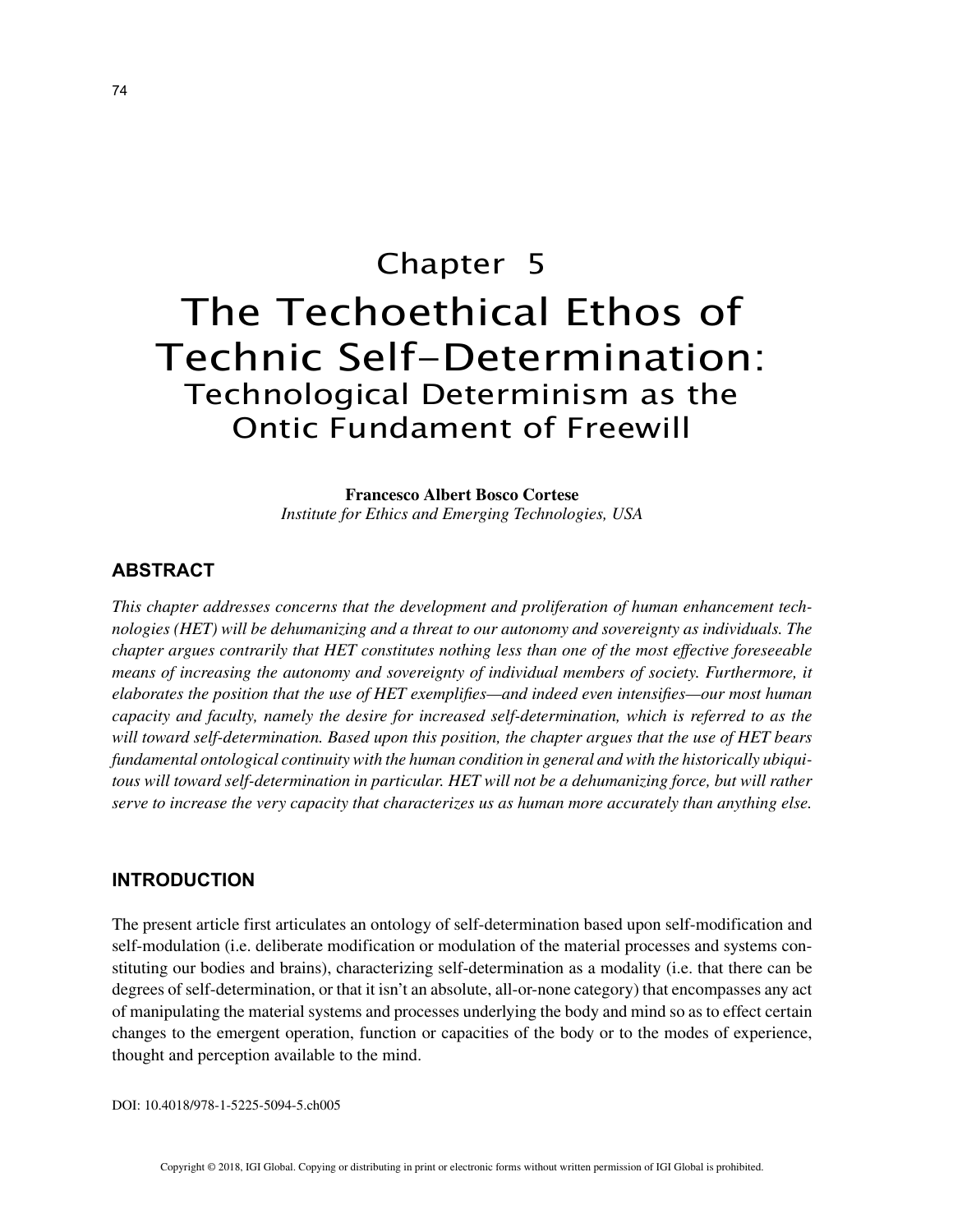Secondly, it illustrates (1) how HET constitutes a distinct modality of self-determination, which we refer to as technic<sup>1</sup> self-determination, that is encompassed by the broader ontology of self-determination previously articulated, (2) how technic self-determination nevertheless bears ontological continuity with existing and historical (predominantly non-technological) means and modalities of self-determination as practiced by contemporary and historical humans, as well as (3) why technic self-determination (and the use of HET in general and neurotechnology in particular that underlie it) constitute humanity's most effective and most extensive means of self-determination, and thus of *increasing* their available capacity for self-determination.

Thirdly, the article turns to the topic of human nature and human dignity, arguing that it is humanity's will toward self-determination that best distinguishes humans as such, and accordingly that the will toward self-determination constitutes the best available candidate for a universal human condition.

Fourthly, the article analyzes the extent with which limited availability of HET across different geographic, sociopolitical and economic classes could cause a net decrease in society's capacity for self-determination by giving those who can afford HET an increased capacity for technological selfdetermination at the expense of those who cannot.

The article concludes by arguing (1) that technic self-determination (and the use of HET that underlies it) will not be dehumanizing because HET will simply serve to increase our *existing* degree of and capacity for self-determination and (2) that HET bears ontological continuity with the existing tools and techniques for affecting the substratum of self, and as such with human nature itself. Quite to the contrary of critics concerned with the potential for dehumanization and a violation of human dignity, technic self-determination and HET will maintain, continue and extend rather than rend asunder that which makes us most human.

Technoethics is an interdisciplinary field focusing on the moral and ethical aspects and repercussions of technology upon society (Luppicini and Adell, 2008; Luppicini, 2010). While the field encompasses all technology and is in no way limited to emerging technologies in general and HET in particular, such technologies are of particular importance to the field due to their heightened capacity to increase the physical and mental capacities of individuals, and due to the stark and intense ethical issues that HET are enshrouded by. The field has never been so poignant and prescient, and the need for its continued development so pressing, when one considers the ever-increasing rapidity with which advances in science, technology and medicine are occurring, and due to the increasing ever-increasing gravity of the ethical issues surrounding such advances. Today more than ever before technology serves as a prosthetic Prometheus, holding the potential to turn man into titan, and the ethicacy of this potential begs our attention. This chapter presents an ontology of self-determination that connects the timeless human drive toward self-determination to technology in general and emerging technologies in particular, arguing that particular sets of emerging technologies (with particular emphasis on HET) will increase humanity's capacity for self-determination to as-yet unseen heights, and subsequently connects this thesis with the modalities of self-determination in general and technological (or more specifically technic) modalities of self-determination in particular that humanity has used to effect self-determination throughout its history. The present article's relevance to technoethics lies in the extent with which a technologicallymediated increase in humanity's capacity for self-determination, both as individuals and as a society, is ethical and desirable. Summarily, the article argues in favor of the ethicacy of an increased capacity for self-determination via the use and proliferation of HET in general and neurotechnology in particular, positing that rather than constituting a disruption of the human condition this new form of technic self-determination constitutes an ontological continuation of the human condition. The article's fourth